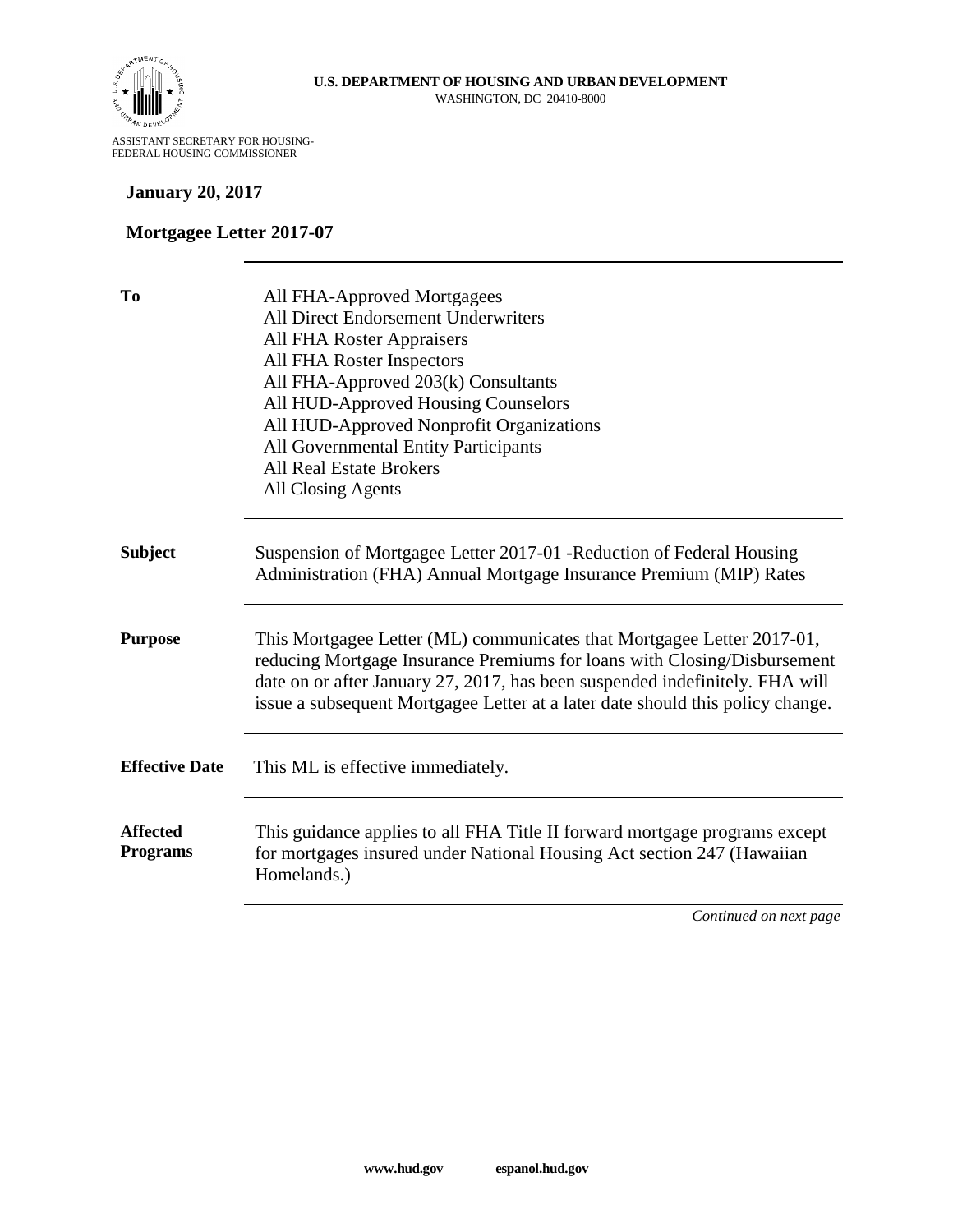| <b>Affected Topics</b>                  | This guidance affects Appendix $1.0$ – Mortgage Insurance Premiums of the<br>FHA Single Family Housing Policy Handbook 4000.1, and reinstates the<br>Appendix in affect prior to the issuance of the update communicated in ML<br>2017-01.                                                                                                                                                                                                                                                                                       |  |
|-----------------------------------------|----------------------------------------------------------------------------------------------------------------------------------------------------------------------------------------------------------------------------------------------------------------------------------------------------------------------------------------------------------------------------------------------------------------------------------------------------------------------------------------------------------------------------------|--|
| <b>Background</b>                       | FHA is committed to ensuring its mortgage insurance programs remains<br>viable and effective in the long term for all parties involved, especially our<br>taxpayers. As such, more analysis and research are deemed necessary to<br>assess future adjustments while also considering potential market conditions<br>in an ever-changing global economy that could impact our efforts.                                                                                                                                            |  |
|                                         | Mortgage Insurance Premiums, Appendix 1.0                                                                                                                                                                                                                                                                                                                                                                                                                                                                                        |  |
|                                         | The mortgage insurance premium rates as shown in Appendix 1.0 attached to<br>this ML are reincorporated into the FHA Single Family Housing Policy<br>Handbook 4000.1.                                                                                                                                                                                                                                                                                                                                                            |  |
| <b>Information</b><br><b>Collection</b> | The information collection requirements contained in this document have<br>been approved by the Office of Management and Budget (OMB) under the<br>Paperwork Reduction Act of 1995 (44 U.S.C. 3501-3520) and assigned OMB<br>control number 2502-0059 and OMB Control number 2502-0538. In<br>accordance with the Paperwork Reduction Act, HUD may not conduct or<br>sponsor, and a person is not required to respond to, a collection of<br>information unless the collection displays a currently valid OMB control<br>number. |  |
| <b>Questions</b>                        | Please address any questions about the topics addressed in this Mortgagee<br>Letter to the FHA Resource Center at (800) 225-5342. Persons with hearing<br>or speech impairments may reach this number via TTY by calling the Federal<br>Relay Service at (800) 877-8339. For additional information on this<br>Mortgagee Letter, please visit www.hud.gov/answers.                                                                                                                                                               |  |
| <b>Signature</b>                        |                                                                                                                                                                                                                                                                                                                                                                                                                                                                                                                                  |  |
|                                         | <b>Genger Charles</b><br><b>General Deputy Assistant Secretary for Housing</b>                                                                                                                                                                                                                                                                                                                                                                                                                                                   |  |

Attachment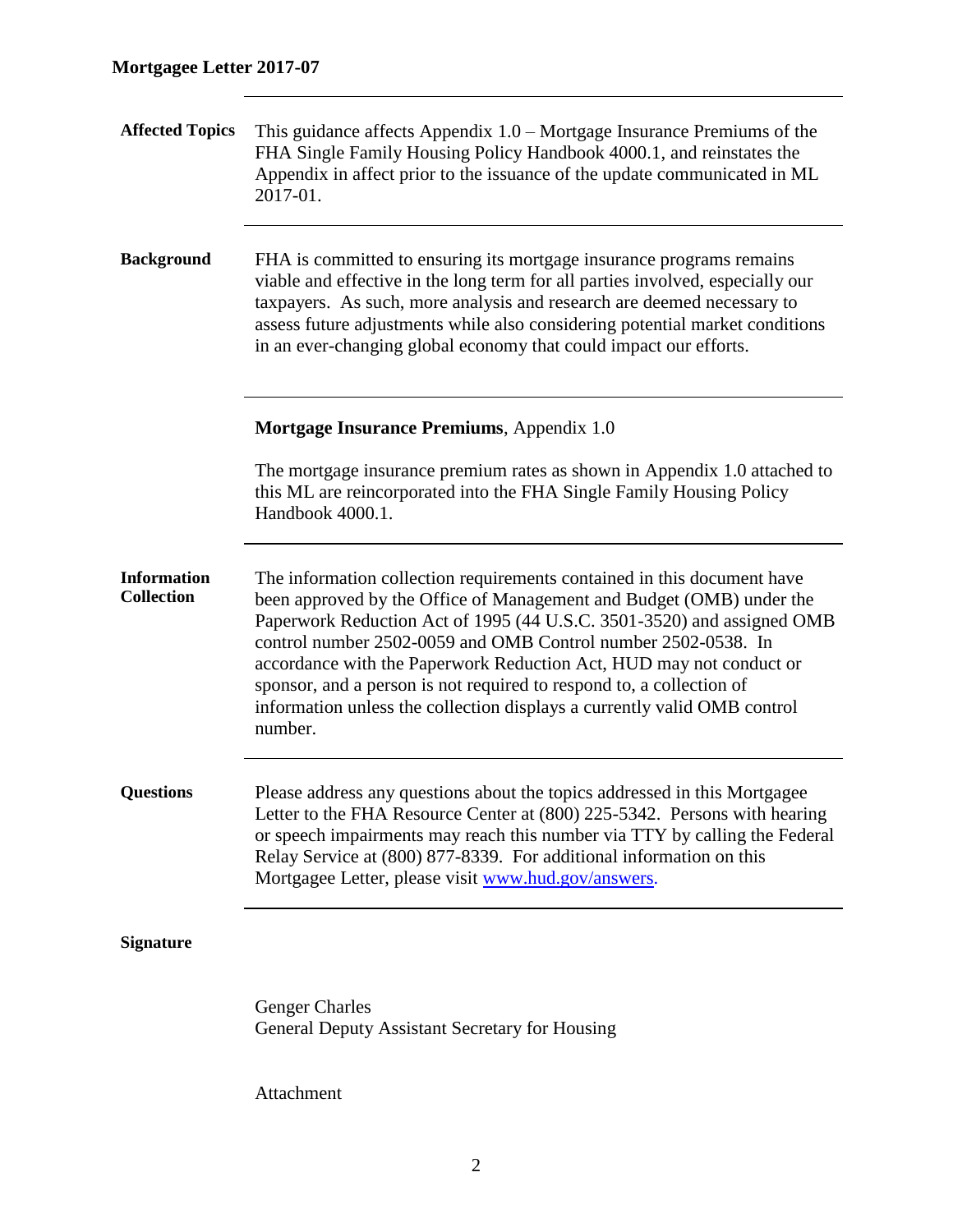# **APPENDIX 1.0 – MORTGAGE INSURANCE PREMIUMS**

# **Upfront Mortgage Insurance Premium (UFMIP)**

All Mortgages: 175 Basis Points (bps) (1.75%) of the Base Loan Amount.

Exceptions:

- Streamline Refinance and Simple Refinance Mortgages used to refinance a previous FHA-endorsed Mortgage on or before May 31, 2009
- Hawaiian Home Lands (Section 247)
- Indian Lands (Section 248)

Indian Lands (Section 248) do not require a UFMIP.

### **Annual Mortgage Insurance Premium (MIP)**

Applies to all Mortgages except:

- Streamline Refinance and Simple Refinance Mortgages used to refinance a previous FHA endorsed Mortgage on or before May 31, 2009
- Hawaiian Home Lands (Section 247)

Hawaiian Home Lands (Section 247) do not require Annual MIP.

| <b>Mortgage Term of More Than 15 Years</b>      |                                |                  |                 |  |  |  |  |  |
|-------------------------------------------------|--------------------------------|------------------|-----------------|--|--|--|--|--|
| <b>Base Loan Amount</b>                         | <b>LTV</b>                     | <b>MIP</b> (bps) | <b>Duration</b> |  |  |  |  |  |
| Less than or equal to                           | $\leq 90.00\%$                 | 80               | 11 years        |  |  |  |  |  |
| \$625,500                                       | $> 90.00\%$ but $\leq 95.00\%$ | 80               | Mortgage term   |  |  |  |  |  |
|                                                 | $> 95.00\%$                    | 85               | Mortgage term   |  |  |  |  |  |
| Greater than \$625,500                          | $\leq 90.00\%$                 | 100              | 11 years        |  |  |  |  |  |
|                                                 | $> 90.00\%$ but $\leq 95.00\%$ | 100              | Mortgage term   |  |  |  |  |  |
|                                                 | $> 95.00\%$                    | 105              | Mortgage term   |  |  |  |  |  |
| Mortgage Term of Less than or Equal to 15 Years |                                |                  |                 |  |  |  |  |  |
| <b>Base Loan Amount</b>                         | <b>LTV</b>                     | <b>MIP</b> (bps) | <b>Duration</b> |  |  |  |  |  |
| Less than or equal to                           | ${}< 90.00\%$                  | 45               | 11 years        |  |  |  |  |  |
| \$625,500                                       | $> 90.00\%$                    | 70               | Mortgage term   |  |  |  |  |  |
| Greater than \$625,500                          | $< 78.00\%$                    | 45               | 11 years        |  |  |  |  |  |
|                                                 | $> 78.00\%$ but $\leq 90.00\%$ | 70               | 11 years        |  |  |  |  |  |
|                                                 | $> 90.00\%$                    | 95               | Mortgage term   |  |  |  |  |  |

## **Streamline Refinance, Simple Refinance:**

| For refinance of previous Mortgage endorsed on or before May 31, 2009              |                |                         |                 |  |  |  |
|------------------------------------------------------------------------------------|----------------|-------------------------|-----------------|--|--|--|
| UFMIP: 1 (bps) (.01%) All Mortgages                                                |                |                         |                 |  |  |  |
| <b>All Mortgage Terms</b>                                                          |                |                         |                 |  |  |  |
| <b>Base Loan Amount</b>                                                            | <b>LTV</b>     | <b>Annual MIP</b> (bps) | <b>Duration</b> |  |  |  |
| All                                                                                | $\leq 90.00\%$ | 55                      | 11 years        |  |  |  |
|                                                                                    | $> 90.00\%$    | 55                      | Mortgage term   |  |  |  |
| For Mortgages where FHA does not require an appraisal, the value from the previous |                |                         |                 |  |  |  |
| Mortgage is used to calculate the LTV.                                             |                |                         |                 |  |  |  |